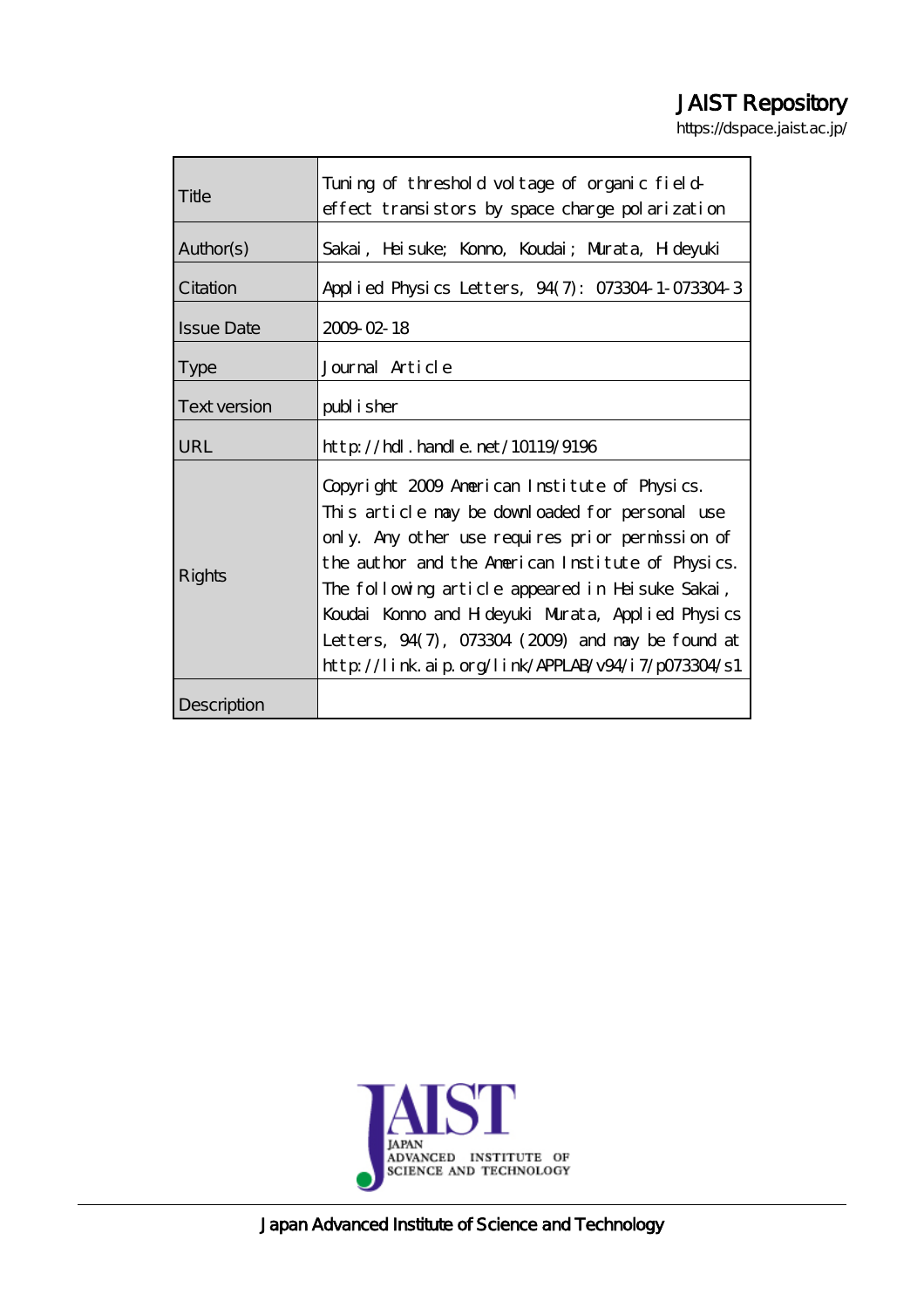## **[Tuning of threshold voltage of organic field-effect transistors](http://dx.doi.org/10.1063/1.3086277) [by space charge polarization](http://dx.doi.org/10.1063/1.3086277)**

Heisuke Sakai, Koudai Konno, and Hideyuki Murata<sup>a)</sup> *Japan Advanced Institute of Science and Technology, 1-1 Asahidai, Nomi, Ishikawa 923-1292, Japan*

Received 6 October 2008; accepted 28 January 2009; published online 18 February 2009-

We demonstrate a tunable threshold voltage in an organic field-effect transistor (OFET) using an ion-dispersed gate dielectric. By applying an external electric field  $(V_{ex})$  to the gate dielectrics, the dispersed ions in the gate dielectric are separated by electrophoresis and form space charge polarization. The drain current of the OFET increases more than 1.9 times, and the threshold voltage  $(V_{\text{th}})$  decreases by 22 V (from  $-35.1$  to  $-13.1$  V). The direction and the magnitude of  $V_{\text{th}}$  shift are tunable with the applied  $V_{ex}$ . The origin of the  $V_{th}$  shift is attributed to the polarization of the gate dielectric. © 2009 American Institute of Physics. [DOI: [10.1063/1.3086277](http://dx.doi.org/10.1063/1.3086277)]

In recent years, organic field-effect transistors (OFETs) using organic semiconductors have attracted much research interest due to their unique advantages, including a variety of molecular designs, light weight, low-cost fabrication, and mechanical flexibility. In particular, research interest in the gate dielectrics is recently increasing since the choice of the gate dielectrics directly affects the electric properties of the OFETs[.1](#page-3-0) For example, high-*k* gate dielectrics or very thin gate dielectrics can reduce the operation voltage of the OFETs.<sup>2,[3](#page-3-2)</sup> The threshold voltage  $(V_{th})$  of the OFETs can be tuned by using polar self-assembled monolayers inserted at the surface of the gate dielectrics<sup>4[,5](#page-3-4)</sup> and by using ferroelectric gate dielectrics, where the origin of the shift is due to rem-nant polarization of the gate dielectrics.<sup>6,[7](#page-3-6)</sup> Controlling  $V_{th}$ was also realized by using the polarized gate dielectric with charged electrets.<sup>8</sup> These reports indicate that  $V_{th}$  is significantly affected by the surface or bulk polarization of gate dielectrics. In other words, tuning  $V_{th}$  may be realized by controlling the polarization of gate dielectrics.

Recently, we have reported that the polarization of gate dielectrics can be achieved by the alignment of carbonyl groups of polyurea chains.<sup>9</sup> The polarization of the gate dielectrics induced charged carriers in an active layer (pentacene) at the active layer/dielectric interface and  $V_{th}$  shifted toward a lower voltage. In this case,  $V_{th}$  of the OFETs decreased by 6 V compared to that of the OFETs using nonpolarized gate dielectrics. However, the decrease in  $V_{th}$  was limited by the amount of the polarization, a limitation which was caused by the difficulty of aligning carbonyl groups in the solid dielectric film. Indeed, the ratio of the aligned permanent dipoles was estimated to be 0.25% of total number of the permanent dipoles. For a further decrease in  $V_{th}$ , a larger amount of polarization will be necessary.

The polarization  $(P)$  of dielectrics is expressed by two terms,  $P = \langle \delta \rangle N$ , where  $\langle \delta \rangle$  is the mean dipole moment averaged over the net direction of each dipole in the dielectrics.<sup>10</sup> *N* is the number of dipoles per unit volume. The magnitude of an individual electric dipole moment is expressed by two terms,  $\delta = qR$ , where *R* is the separation distance between the positive charge  $(+q)$  and the negative charge  $(-q)$ . These equations suggest that there are two effective approaches to

increase *P*. One is to increase  $\langle \delta \rangle$  by aligning the individual dipoles in the dielectric. The other is to increase the magnitude of  $\delta$  by increasing the distance  $R$  between two charges  $(\pm q)$ .

Here, we report that a large *P* can be obtained by using the ion-dispersed gate dielectrics, where *N* can be controlled by the amount of added ions. *R* can be increased by ion migration (electrophoresis) in the dielectrics, where the negative ions and the positive ions migrate in opposite directions by applying an external electric field. The direction of the polarization would be aligned parallel to the external electric field. In this case, the magnitude and the direction of the polarization are adjustable depending on the external voltage used for the electrophoresis.

Figure  $1(a)$  $1(a)$  shows the device structure of the OFETs used in this study. Indium tin oxide (ITO) on a glass substrate was used as the gate electrode. Polymethylmethacrylate (PMMA) was used as a matrix polymer of the gate dielectric. The ionic compound dispersed in the gate

<span id="page-1-1"></span>

FIG. 1. (Color online) (a) Schematic representations of the OFETs with an ion-dispersed gate dielectric. (b) Chemical structure of MPA<sup>+</sup>ClO<sub>4</sub><sup>-</sup>. [(c) and (d)] Schematic representations of the ion migration in the gate dielectric before and after applying an external electric field. An arrow shows the direction of the space charge polarization formed by an ion migration in the gate dielectric. The channel width and channel length of the OFETs are 24 500 and 75  $\mu$ m.

0003-6951/2009/94(7)/073304/3/\$25.00

## **94**, 073304-1 © 2009 American Institute of Physics

**Author complimentary copy. Redistribution subject to AIP license or copyright, see http://apl.aip.org/apl/copyright.jsp**

<span id="page-1-0"></span>a)Electronic mail: murata-h@jaist.ac.jp.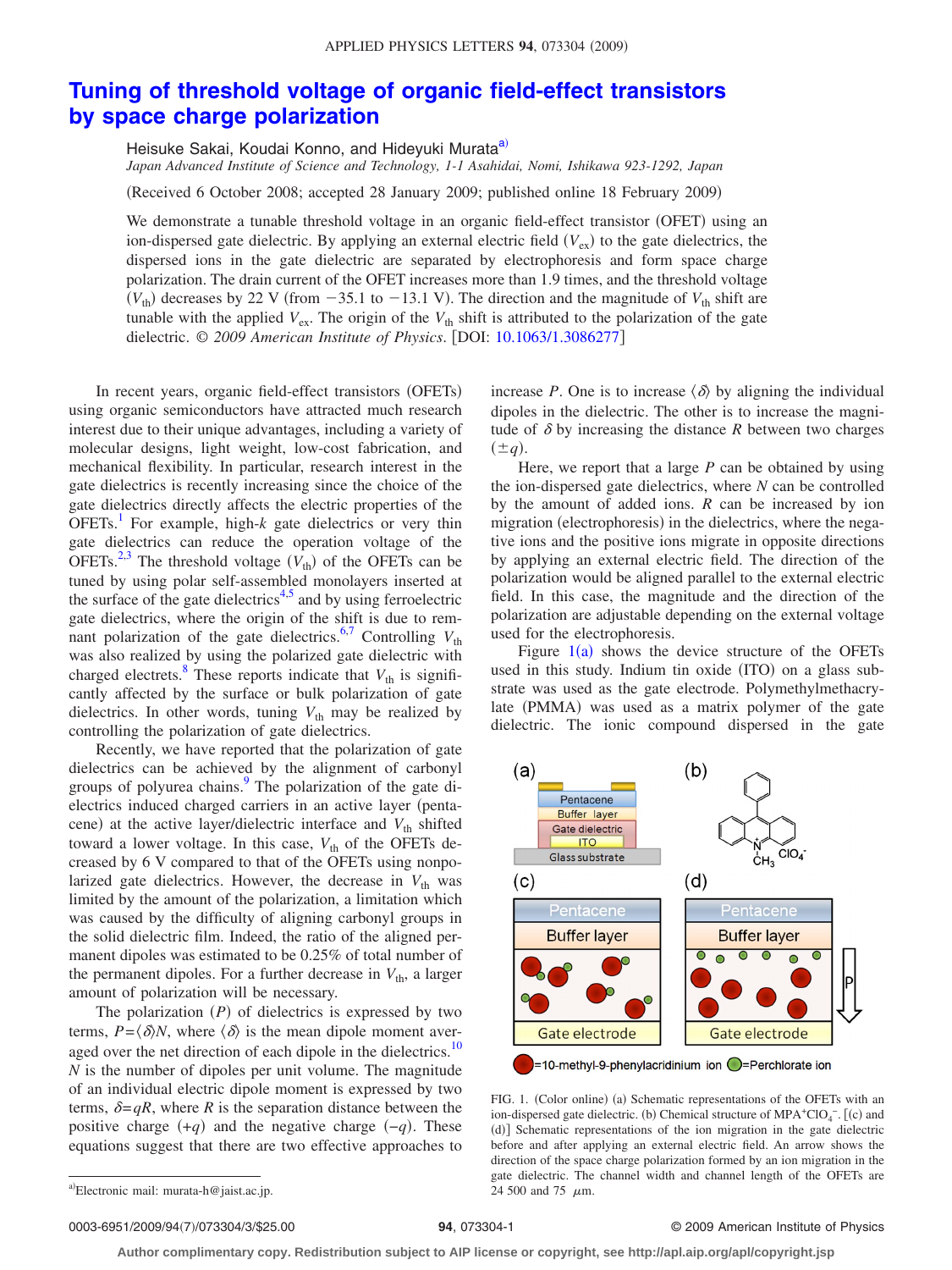dielectrics was 10-methyl-9-phenylacridinium perchlorate [MPA<sup>+</sup>ClO<sub>4</sub><sup>-</sup>, Fig. [1](#page-1-1)(b)]. PMMA and MPA<sup>+</sup>ClO<sub>4</sub><sup>-</sup> were dissolved in acetonitrile, where the concentration of PMMA was 5 wt % (the molar ratio of the constitutional repeating unit of PMMA to  $MPA<sup>+</sup>ClO<sub>4</sub><sup>-</sup>$  was 50 to 1). The gate dielectric layer was fabricated on an ITO/glass substrate with the spin-coating method. After annealing the ion-dispersed layer at 100 °C for 2 h in air, the PMMA buffer layer was fabricated by spin-coating of the PMMA xylene solution (10 wt %) on the ion-dispersed layer film. The role of PMMA buffer layer is to delay the migration of anion when an external electric field was applied for 10 min and prevents the chemical doping of  $MPA+CIO_4^-$  into the active layer (vide infra). The total thickness of the ion-dispersed layer and the buffer layer was 690 nm. As an active layer of the OFETs, thin films of pentacene Aldrich, purified by vacuum sublimation twice) were formed by vacuum deposition at a deposition rate of 0.02 nm s−1 on the dielectrics, followed by the deposition of a gold top electrode at a deposition rate of 0.03 nm s<sup> $-1$ </sup> through a shadow mask. The film thicknesses of pentacene and gold were 30 and 50 nm. The channel length  $(L)$  and channel width  $(W)$  were 75 and 24 500  $\mu$ m.

As shown in Fig.  $1(c)$  $1(c)$ , MPA<sup>+</sup>ClO<sub>4</sub><sup>-</sup> ion pairs were uniformly dispersed in the as-formed gate dielectrics. When the external electric field is applied to the gate dielectrics, the  $MPA^+$  and  $ClO_4^-$  ions migrate in opposite directions and form a space charge polarization in the gate dielectric [Fig. [1](#page-1-1)(d)]. Comparing the size of MPA<sup>+</sup> cations (10 Å) and of  $ClO<sub>4</sub><sup>-</sup>$  anions (3.5 Å) (Ref. [11](#page-3-10)) with the diameter of the free volume hole of PMMA  $(5.4 \text{ Å})$ ,<sup>[12](#page-3-11)</sup> the cations can hardly migrate in the dielectrics due to the molecular sieve effect of PMMA polymer chains. Also, MPA<sup>+</sup> cations would be stabilized by the interaction with oxygen in a carbonyl group of PMMA. Therefore, the polarization of our dielectrics would be mainly due to the migration of  $ClO<sub>4</sub><sup>-</sup>$  anions. The space charge polarization was formed by applying an external voltage  $(V_{ex})$  to the gate electrode with a Keithley 2400 SourceMeter for a certain bias time  $(T_{bias})$ . Both source and drain electrodes on the gate dielectrics were grounded and used as counterelectrodes. Electric characteristics of the OFETs were measured by applying a gate voltage  $(V_G)$  and a source-drain voltage (V<sub>D</sub>) with a Keithley 4200 semiconductor characterization system in dry nitrogen. Capacitances of the gate dielectrics were measured using a capacitor structure without pentacene layer [glass substrate/ITO electrode/gate dielectrics (690 nm)/Al electrode (100 nm)] with an Agilent 4284A *LCR* meter.

Figure [2](#page-2-0) shows the output characteristics of the OFETs with the ion-dispersed gate dielectrics after  $(T_{bias}= 0$  and 10 min).  $V_G$  was swept from 30 to  $-60$  V with a step voltage of  $-5$  V. The output characteristics clearly show that the drain current  $(I_D)$  increases with increasing  $T_{bias}$ , where  $I_D$  value at  $V_G$  =−50 V is enhanced more than 1.9 times for  $T_{bias}$  $= 10$  min [Fig. [2](#page-2-0)(b)] compared to  $T_{bias} = 0$  min [Fig. 2(a)]. We observed a clear saturation of  $I<sub>D</sub>$  at the region of larger  $V<sub>D</sub>$ . The observed increase in  $I<sub>D</sub>$  indicates that the number of the charge carriers was increased by applying  $V_{ex}$ .

Figure  $3(a)$  $3(a)$  shows the change in transfer characteristics of the OFETs at  $V_D = -60$  V, measured at different  $T_{bias}(V_{ex} = -60$  V) from 0 to 10 min with a 2 min period. At  $T_{bias}$ =0 min, we measured the transfer characteristics twice and observed the identical transfer characteristics. This con-

<span id="page-2-0"></span>

FIG. 2. (Color online) Output characteristics of the OFETs with an external electric field of  $V_{\text{ex}}$ =−60 V at (a)  $T_{\text{bias}}$ =0 min and (b)  $T_{\text{bias}}$ =10 min. The gate voltages were changed from 30 to  $-60$  V with a step of  $-5$  V.

firms that the measurement does not affect the transfer characteristics and that the shift in the transfer characteristics in Fig. [3](#page-2-1) is mainly caused by applying  $V_{ex}$ . We estimated  $V_{th}$ values through a linear fit and its intercept  $(I_D^{-1/2}=0)$  of the plot of  $I_D^{-1/2}$  versus  $V_G$  [inset of Fig. [3](#page-2-1)(b)]. A large  $V_{th}$  shift of 22 V (from  $-35.1$  to  $-13.1$  V) was readily achieved as  $T_{bias}$ increases [Fig.  $3(b)$  $3(b)$ ]. After the measurement of  $V_{th}$  with a negative external voltage  $(V_{ex}=-60 \text{ V})$ , a positive external voltage ( $V_{\text{ex}}$ =60 V) was applied. The positive  $V_{\text{ex}}$  not only enabled to return to the initial  $V_{th}$  but also to increase  $V_{th}$ (data not shown). These results demonstrate that  $V_{th}$  of the OFETs is tunable by changing the direction of  $V_{ex}$  and  $T_{bias}$ . The slopes of the linear region in the inset of Fig.  $3(b)$  $3(b)$  were unchanged, suggesting that the dielectric permittivity of the gate dielectrics and the mobility of the active layer remain constant. Indeed, we confirmed that the dielectric permittivity of the ion-dispersed gate dielectrics 4.1 nF cm−2 at 100 Hz) was unchanged when neither the negative nor the positive external voltage  $(V_{ex}=-60 \text{ V}, +60 \text{ V})$  was applied.

<span id="page-2-1"></span>The carrier mobility was calculated by fitting the plot of the square root of  $I_D$  versus  $V_G$  with the following equation: $13$ 



FIG. 3. (Color online) (a) Transfer characteristics of the OFETs at  $V_D$  =−60 V with ion-dispersed gate dielectrics at various  $T_{bias}(V_{ex})$  $=$  −60 V).  $T_{bias}$  varies from 0 to 10 min in steps of 2 min. (b) Changes in  $V_{th}$ (square) and of the mobility (circle) as a function of  $T_{bias}$ . Inset: Plot of the square root of the drain current vs the gate voltage of the OFETs with ion-dispersed gate dielectrics at various  $T_{\text{bias}}$ .

**Author complimentary copy. Redistribution subject to AIP license or copyright, see http://apl.aip.org/apl/copyright.jsp**